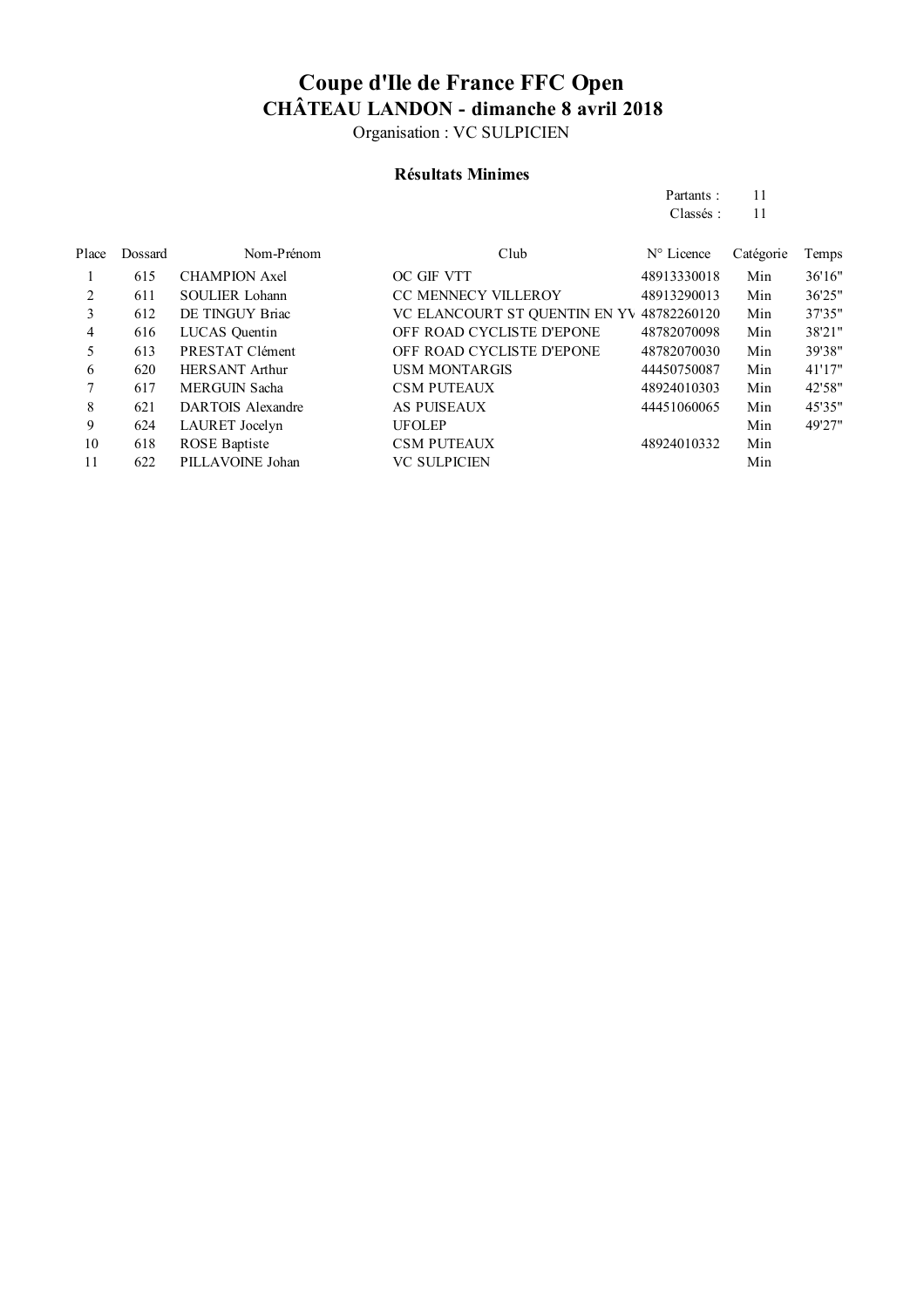Organisation : VC SULPICIEN

#### **Résultats Cadettes**

| Partants: | 4 |
|-----------|---|
| Classés:  | 4 |

Place Dossard Nom-Prénom Club  $N^{\circ}$  Licence Catégorie Temps 1 501 GOERGEN Océane ARGENTEUIL VAL DE SEINE 95 48957080183 Cad F 1h00'59" 2 502 TETART Marie B.C. NOISY LE GRAND 48935070036 Cad F 1h02'59" 3 505 KERBIQUET Annaelle VC ELANCOURT ST QUENTIN EN YV 48782260092 Cad F 1 tours 4 504 SAULNIER Marion VC SULPICIEN Cad F 1 tours

#### **Résultats Minimes Filles**

| Partants: |  |
|-----------|--|
| Classés:  |  |

| Place | Dossard | Nom-Prénom           | Club                      | N° Licence Catégorie Temps |       |        |
|-------|---------|----------------------|---------------------------|----------------------------|-------|--------|
|       |         | 601 LEDOUX Mathilde  | OC GIF VTT                | 48913330031                | Min F | 43'08" |
|       |         | 602 DE SALVO Mélanie | B.C. NOISY LE GRAND       | 48935070207                | Min F | 43'20" |
|       | 603     | RADIER Camille       | OFF ROAD CYCLISTE D'EPONE | 48782070115                | Min F | 45'35" |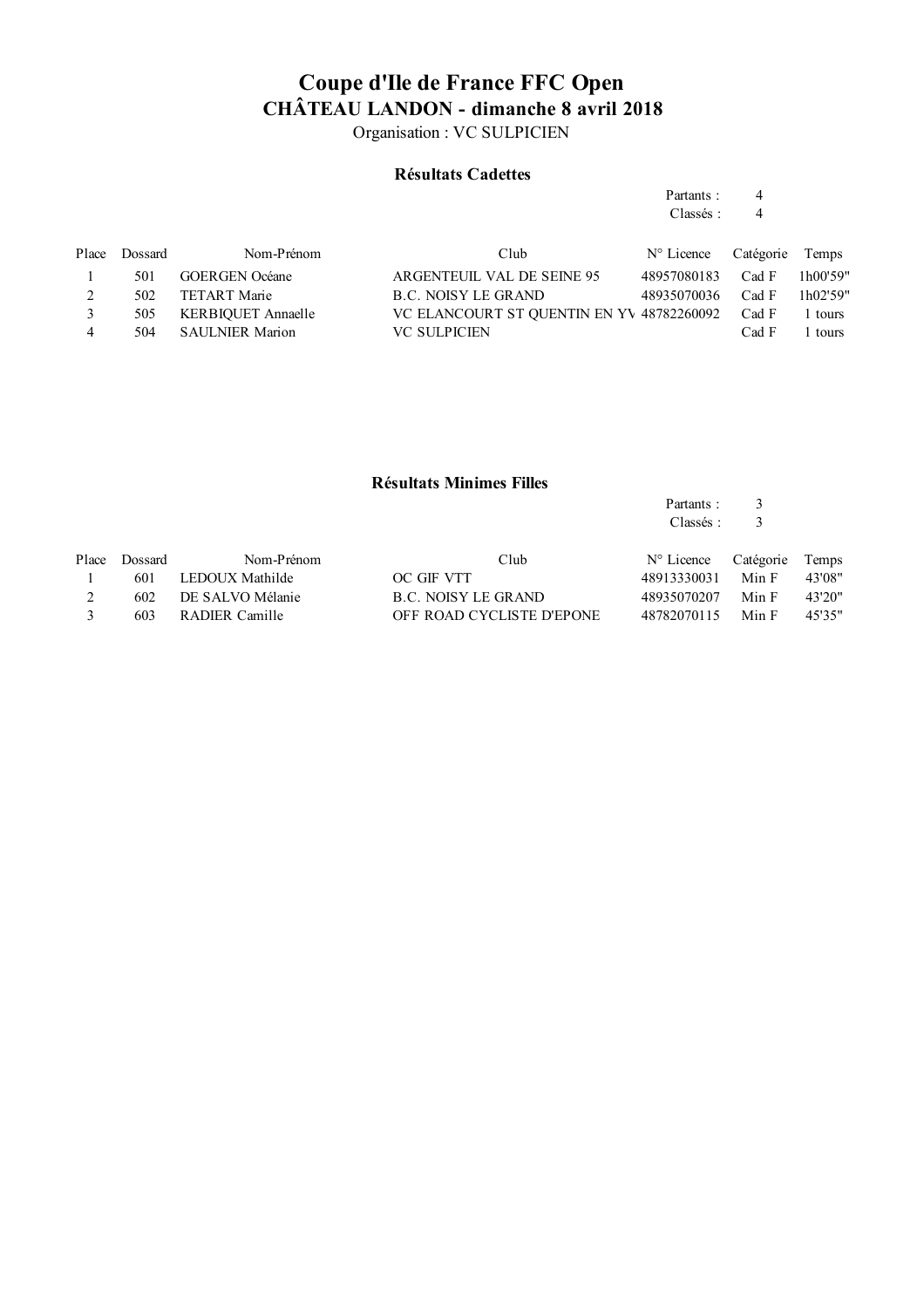Organisation : VC SULPICIEN

### **Résultats Cadets**

| Partants: | 17 |
|-----------|----|
| Classés : | 17 |

| Place | Dossard | Nom-Prénom              | Club                                      | N° Licence  | Catégorie | Temps      |
|-------|---------|-------------------------|-------------------------------------------|-------------|-----------|------------|
| 1     | 916     | <b>CASTILLE Noé</b>     | <b>CC IGNY PALAISEAU 91</b>               | 48913050193 | Cad       | 49'07"     |
| 2     | 901     | <b>VAVASSEUR Maxime</b> | OFF ROAD CYCLISTE D'EPONE                 | 48782070128 | Cad       | 52'10"     |
| 3     | 902     | <b>SAVINA Hugo</b>      | US DOMONT CYCLISME                        | 48957020205 | Cad       | 53'57"     |
| 4     | 909     | <b>AUFFRAY Mathis</b>   | OC GIF VTT                                | 48913330050 | Cad       | 55'14"     |
| 5     | 903     | MIGLIORE Paul           | OC GIF VTT                                | 48913330040 | Cad       | 55'59"     |
| 6     | 906     | <b>LEHMANN Matthieu</b> | <b>B.C. NOISY LE GRAND</b>                | 48935070024 | Cad       | 57'33"     |
|       | 908     | <b>BODEAU</b> Thomas    | OC GIF VTT                                | 48913330052 | Cad       | 59'12"     |
| 8     | 905     | <b>CHARLOTTE Thomas</b> | TOBESPORT                                 | 52492830174 | Cad       | 1h00'20"   |
| 9     | 915     | <b>MOUFFLET Antoine</b> | VC ELANCOURT ST QUENTIN EN YV 48782260106 |             | Cad       | 1h00'24"   |
| 10    | 904     | <b>LEBARGY</b> Pierre   | OFF ROAD CYCLISTE D'EPONE                 | 48782070029 | Cad       | 1h01'54"   |
| 11    | 919     | STOCARD Loriano         | UFO                                       |             | Cad       | 1h01'56    |
| 12    | 910     | CASTELNAU Kilian        | EC MORSANG SUR ORGE                       | 48913390016 | Cad       |            |
| 13    | 914     | <b>NOULET Mattéo</b>    | <b>VC SULPICIEN</b>                       |             | Cad       |            |
| 14    | 907     | <b>JAQUINANDI Lucas</b> | OFF ROAD CYCLISTE D'EPONE                 | 48782070088 | Cad       |            |
| 15    | 918     | <b>MARTIN Maxime</b>    | US NEMOURS ST PIERRE                      |             | Cad       |            |
|       | 912     | ROULLEAU Adrien         | <b>VS CACIEN</b>                          | 44452610065 | Cad       | ABD        |
|       | 911     | SOUCIER Jérémy          | <b>VC SULPICIEN</b>                       | 48771230070 | Cad       | <b>ABD</b> |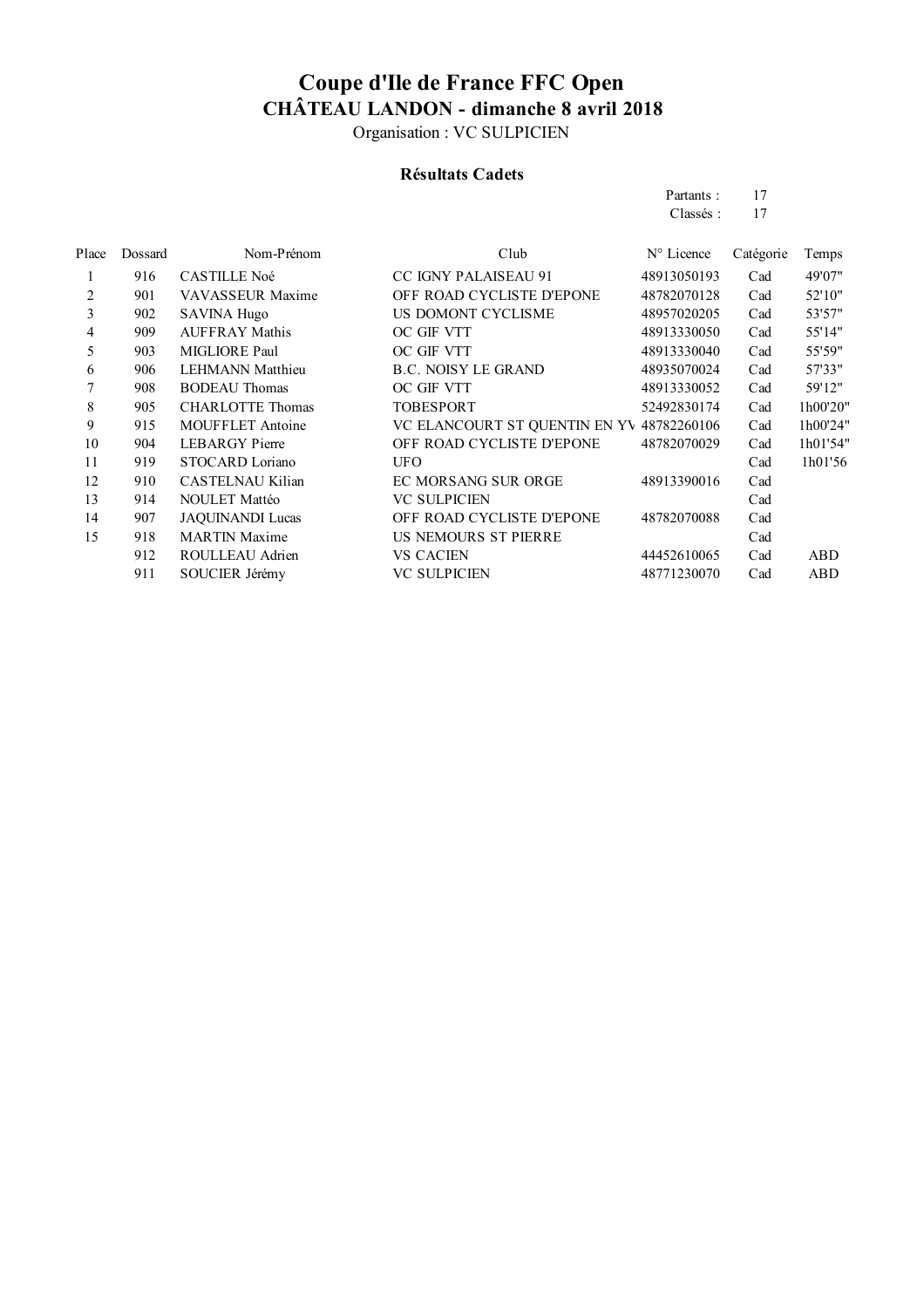Organisation : VC SULPICIEN

### **Résultats Juniors**

|       |         |                            |                                           | Partants:           | 10        |         |
|-------|---------|----------------------------|-------------------------------------------|---------------------|-----------|---------|
|       |         |                            |                                           | Classés:            | 10        |         |
| Place | Dossard | Nom-Prénom                 | Club                                      | $N^{\circ}$ Licence | Catégorie | Temps   |
|       | 154     | <b>CHATAIGNER Hannibal</b> | <b>B.C. NOISY LE GRAND</b>                | 48935070117         | Jun       | 1h24'21 |
| 2     | 152     | DE SALVO Lucas             | B.C. NOISY LE GRAND                       | 48935070239         | Jun       | 1h24'25 |
| 3     | 156     | LAFORCADE Pierre Amaury    | OC GIF VTT                                | 48913330030         | Jun       |         |
| 4     | 153     | DAVESNE Thomas             | OC GIF VTT                                | 48913330037         | Jun       | 1h25'26 |
| 5     | 157     | <b>LATOUR Thomas</b>       | <b>A LAON BIKE</b>                        | 47020700089         | Jun       | 1h26'39 |
| 6     | 151     | <b>HOSOTTE Adrien</b>      | OC GIF VTT                                | 48913330055         | Jun       | 1h26'40 |
|       | 155     | <b>ROYER Maxime</b>        | <b>US METRO TRANSPORTS</b>                | 48750240273         | Jun       | 1h27'09 |
| 8     | 158     | ANSARD Jason               | <b>VS CACIEN</b>                          | 44452610377         | Jun       | 1h29'34 |
| 9     | 159     | FARDEAU Clément            | EC MONTGERON VIGNEUX                      | 48913070003         | Jun       |         |
| 10    | 160     | <b>KERBIQUET Tristan</b>   | VC ELANCOURT ST QUENTIN EN YV 48782260070 |                     | Jun       |         |
|       |         |                            |                                           |                     |           |         |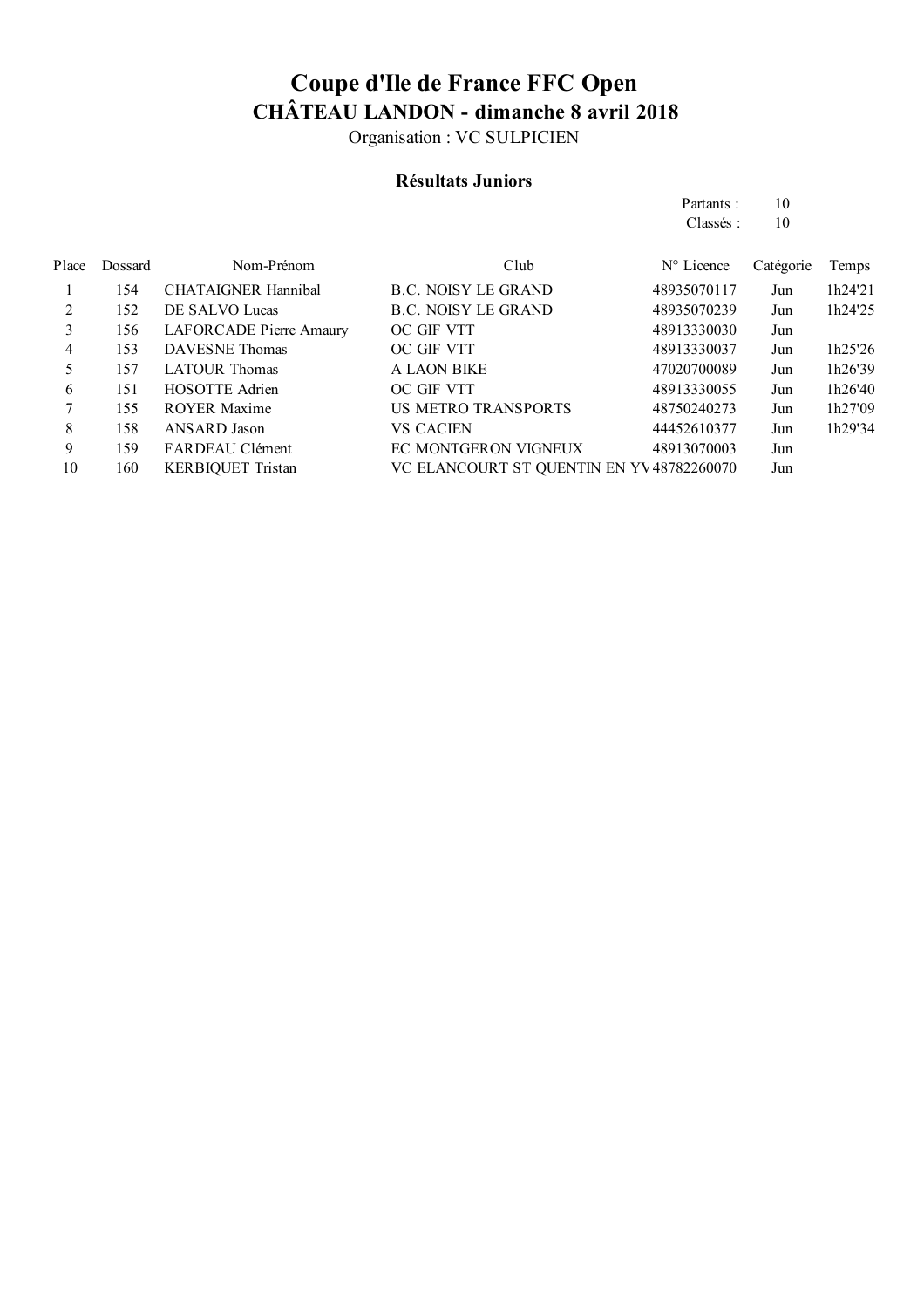Organisation : VC SULPICIEN

### **Résultats Seniors et Juniors Féminines**

|       |            |                                         |                                                                | Partants:<br>Classés:      | 3<br>3         |                    |
|-------|------------|-----------------------------------------|----------------------------------------------------------------|----------------------------|----------------|--------------------|
| Place | Dossard    | Nom-Prénom                              | Club                                                           | $N^{\circ}$ Licence        | Catégorie      | Temps              |
|       | 451        | ROST Cynthia                            | OFF ROAD CYCLISTE D'EPONE                                      | 48782070127                | Jun F          | 57'48"             |
|       | 421<br>422 | CARRE Léaldine<br><b>CARRE</b> Ludivine | <b>CSM VILLENEUVE GARENNE</b><br><b>CSM VILLENEUVE GARENNE</b> | 48924200170<br>48924200172 | Sen F<br>Sen F | 1h00'59<br>1h02'48 |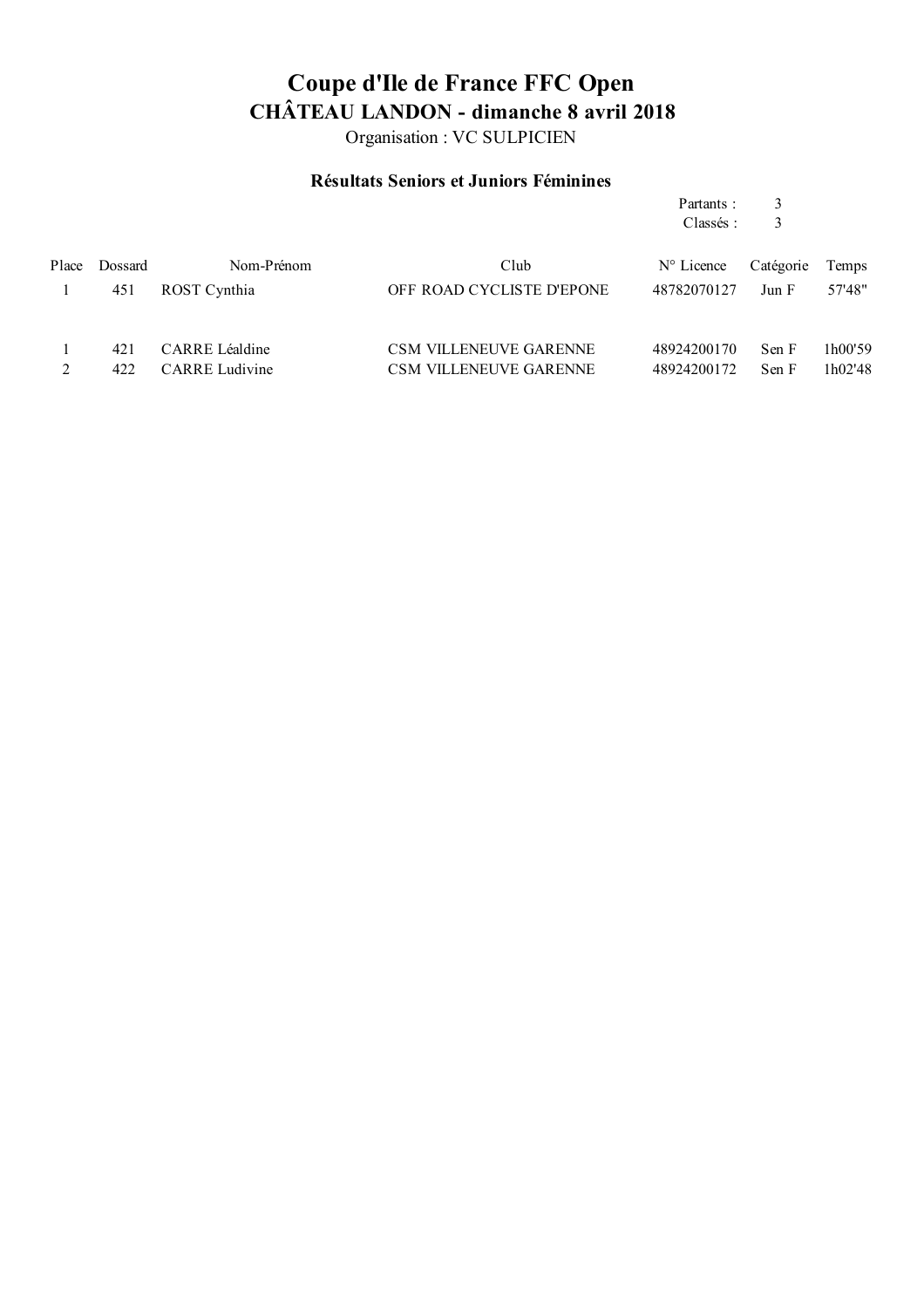Organisation : VC SULPICIEN

### **Résultats Espoirs**

| Partants: | 6 |
|-----------|---|
| Classés:  | 6 |

| Place | Dossard | Nom-Prénom              | Club                       | $N^{\circ}$ Licence | Catégorie | Temps   |
|-------|---------|-------------------------|----------------------------|---------------------|-----------|---------|
|       | 102     | <b>MARFOUTINE Joss</b>  | ROUE D'OR CONFLANAISE      | 48782100108         | Esp       | 1h42'38 |
|       | 101     | <b>BERTRAND Loic</b>    | OC GIF VTT                 | 48913330027         | Esp       | 1h45'50 |
|       | 106     | <b>DESPUJOLS</b> Damien | <b>CM AUBERVILLIERS 93</b> | 48935050556         | Esp       | 1h50'34 |
| 4     | 104     | <b>MENAGE</b> Antoine   | <b>ESC MEAUX</b>           | 48771010417         | Esp       | 1h53'48 |
|       | 103     | <b>VERLET William</b>   | US MAULE CYCLISME          | 48782280271         | Esp       | l tours |
| 6     | 105     | <b>MATHE Kevin</b>      | OC GIF VTT                 | 48913330058         | Esp       | l tours |
|       |         |                         |                            |                     |           |         |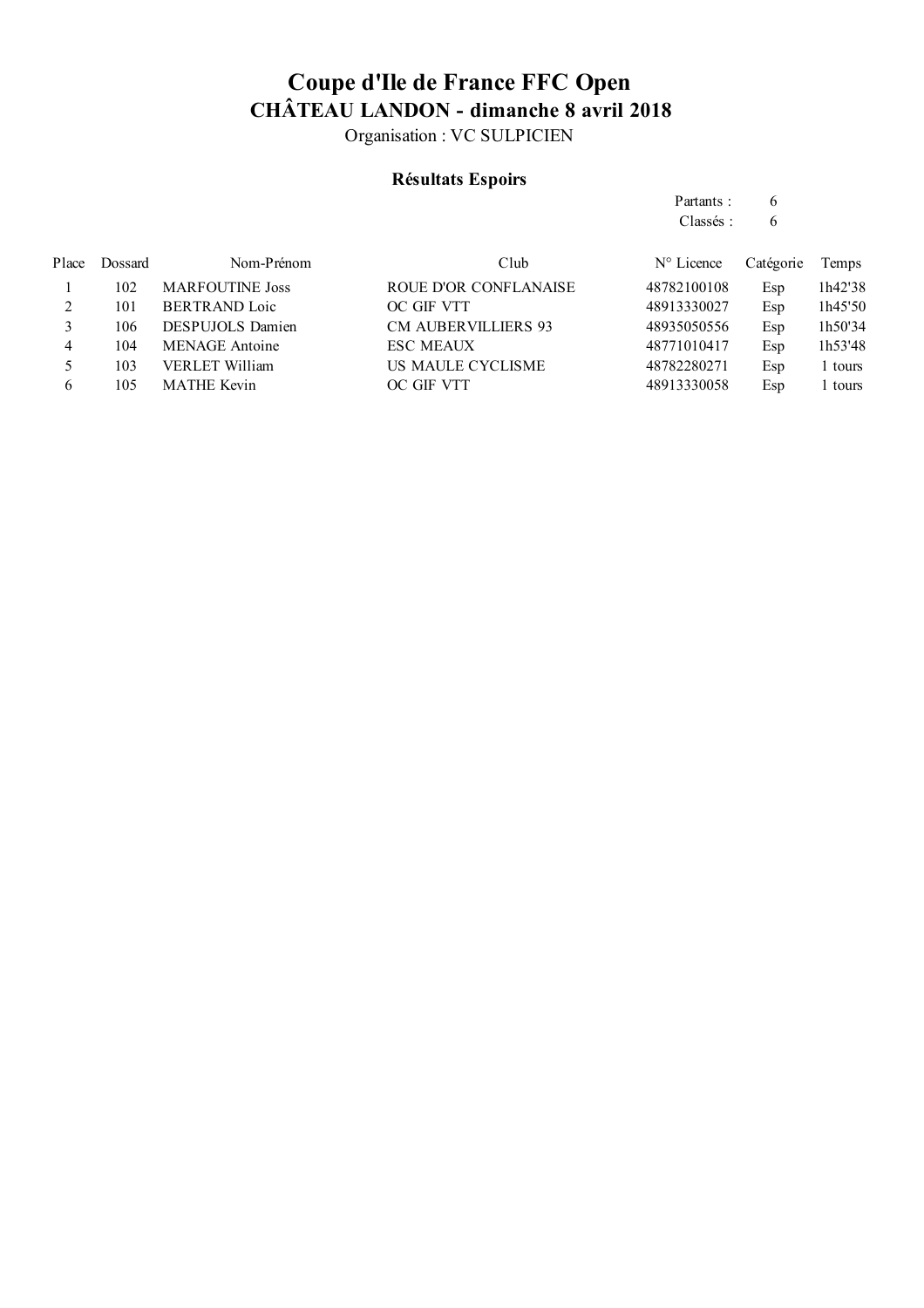Organisation : VC SULPICIEN

#### **Résultats Seniors**

|       |         |                        |                                | Partants:           | 8         |         |
|-------|---------|------------------------|--------------------------------|---------------------|-----------|---------|
|       |         |                        |                                | Classés:            | 8         |         |
| Place | Dossard | Nom-Prénom             | Club                           | $N^{\circ}$ Licence | Catégorie | Temps   |
|       |         | <b>SEZNEC Hoel</b>     | OC GIF VTT                     | 48913330035         | Sen       | 1h38'57 |
| 2     | 5       | <b>JOLY Romain</b>     | <b>UC ORLEANS</b>              | 44450710055         | Sen       | 1h39'11 |
| 3     |         | <b>BECKER Matthieu</b> | <b>CANNER 3 FRONTIERES VTT</b> | 46571620157         | Sen       | 1h43'09 |
| 4     | 3       | <b>LORAIN</b> Quentin  | B.C. NOISY LE GRAND            | 48935070378         | Sen       | 1h49'43 |
| 5     | 2       | THIEBAULT Robin        | LES BLEUS DE FRANCE            | 48924020016         | Sen       | 1h52'15 |
| 6     | 8       | <b>GOUHIER</b> Vincent | N.L                            | N.L                 | Sen       | 1h52'57 |
|       | 6       | <b>BARATINY Jessy</b>  | <b>VC SULPICIEN</b>            | 48771230026         | Sen       | 1h55'30 |
| 8     | 4       | <b>CERVESATO Enzo</b>  | OLYMPIQUE C.V.O.               | 48957120116         | Sen       | 1 tours |
|       |         |                        |                                |                     |           |         |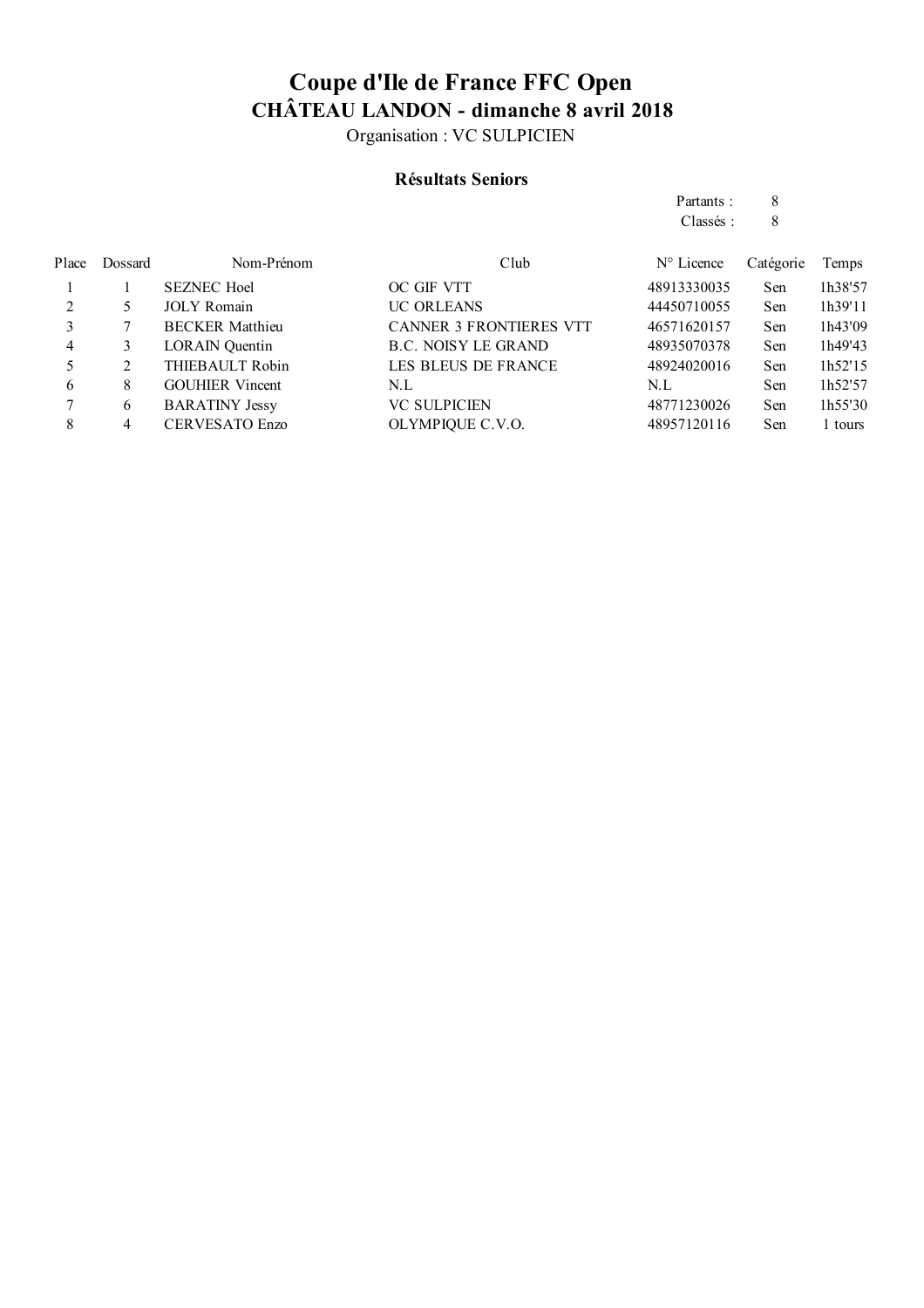Organisation : VC SULPICIEN

### **Résultats Masters 1 et 2**

Partants : 4

|         |                           |                        | Classés:            | 4              |            |
|---------|---------------------------|------------------------|---------------------|----------------|------------|
| Dossard | Nom-Prénom                | Club                   | $N^{\circ}$ Licence |                | Temps      |
| 202     | JOBARD Guillaume          | OC GIF VTT             | 48913330029         | Mas 1          | 1h38'57    |
| 201     | <b>ANCEL Pierre Yves</b>  | US DOMONT CYCLISME     | 48957020207         | Mas 2          | 1h41'17    |
| 203     | <b>SURARDT Nicolas</b>    | B.C. NOISY LE GRAND    | 48935070082         | $\n  Mass 2\n$ | <b>ABD</b> |
| 204     | <b>LA MONTAGNE Alexis</b> | <b>TEAM VTT MAISSE</b> | 48913250035         | $\n  Mass 2\n$ | <b>ABD</b> |
|         |                           |                        |                     |                | Catégorie  |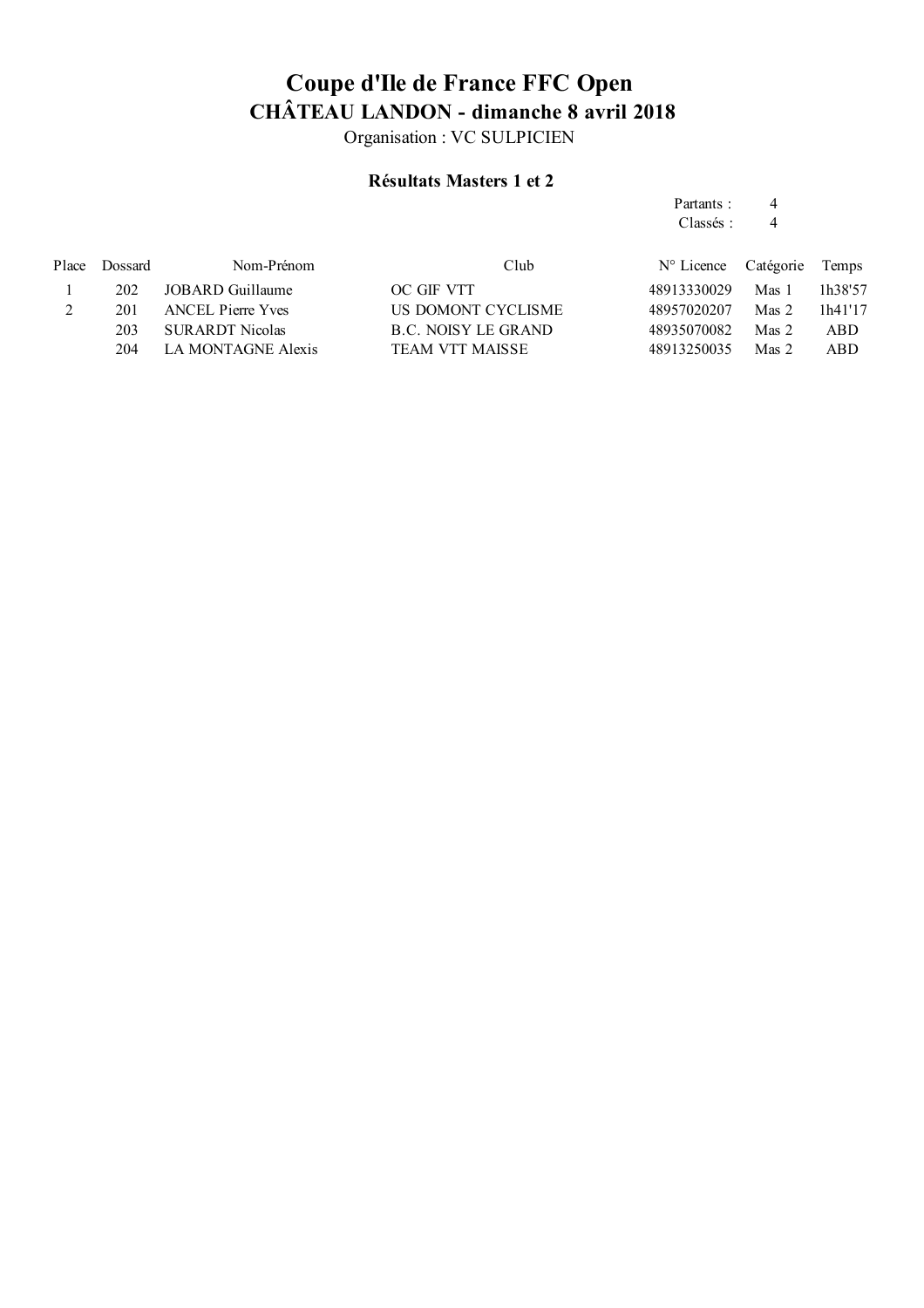Organisation : VC SULPICIEN

#### **Résultats Masters 3-4-5**

Partants : 41 Classés : 36

| Place                   | Dossard | Nom-Prénom                      | Club                       | N° Licence  | Catégorie | Temps      |
|-------------------------|---------|---------------------------------|----------------------------|-------------|-----------|------------|
| 1                       | 317     | <b>BROCHOT Vincent</b>          | UCM VENEUX LES SABLONS     | 48771420037 | Mas 3     | 1h22'27    |
| 2                       | 301     | <b>CORBEAU Laurent</b>          | EC MONTGERON VIGNEUX       | 48913070045 | Mas 4     | 1h23'54    |
| $\overline{\mathbf{3}}$ | 321     | <b>CARREIRA</b> Jean Pierre     | <b>B.C. NOISY LE GRAND</b> | 48935070074 | Mas 3     | 1h25'14    |
| $\overline{\mathbf{4}}$ | 302     | <b>DURAND</b> Alexis            | <b>US METRO TRANSPORTS</b> | 48750240276 | Mas 3     | 1h25'41    |
| 5                       | 713     | TELLIER Jean Philippe           | PARIS CYCLISTE OLYMPIQUE   | 48750160291 | Mas 5     | 1h26'15    |
| 6                       | 706     | <b>BULLIOT</b> Jean Michel      | EC MONTGERON VIGNEUX       | 48913070189 | Mas 5     | 1h27'56    |
| $\overline{7}$          | 701     | PICCIN Michel                   | <b>TEAM VTT MAISSE</b>     | 48913250056 | Mas 5     | 1h28'51    |
| 8                       | 310     | <b>SOLOHUB Rudy</b>             | <b>JS FERTE GAUCHER</b>    | 48771140292 | Mas 3     | 1h28'57    |
| 9                       | 707     | <b>PARMENTIER Franck</b>        | <b>B.C. NOISY LE GRAND</b> | 48935070203 | Mas 5     | 1h29'24    |
| 10                      | 709     | PACHOT Stéphane                 | EC MORSANG SUR ORGE        | 48913390029 | Mas 5     | 1h30'19    |
| 11                      | 703     | REMENIERAS Jean Pierre          | AS MONTLOUIS CYCLISME      | 44370340156 | Mas 5     | 1h31'08    |
| 12                      | 305     | MICHOUT Eric                    | US MAULE CYCLISME          | 48782280161 | Mas 4     | 1h31'13    |
| 13                      | 708     | <b>LABARRE</b> Christophe       | MOHAWK'S TEAM              | 48957330006 | Mas 5     | 1h32'06    |
| 14                      | 309     | <b>BIDENNE Loïc</b>             | <b>JS FERTE GAUCHER</b>    | 48771140349 | Mas 4     | 1h32'58    |
| 15                      | 312     | TISSIER Sébastien               | TEAM VTT MAISSE            | 48913250038 | Mas 3     | 1h33'03    |
| 16                      | 304     | <b>RIOU Gilles</b>              | TEAM PELTRAX - CSD         | 48771150170 | Mas 3     | 1h33'41    |
| 17                      | 702     | <b>POITEVIN Francis</b>         | <b>TEAM VTT MAISSE</b>     | 48913250102 | Mas 5     | 1h33'44    |
| 18                      | 319     | FERNANDES Yohan                 | <b>TEAM VTT MAISSE</b>     | 48913250075 | Mas 3     | 1h33'45    |
| 19                      | 704     | REMENIERAS Hervé                | <b>B.C. NOISY LE GRAND</b> | 48935070268 | Mas 5     | 1h34'38    |
| 20                      | 712     | CHABOT Jean François            | UCM VENEUX LES SABLONS     | 48771420032 | Mas 5     | 1h35'03    |
| 21                      | 311     | <b>BRAUD</b> Christophe         | <b>JS FERTE GAUCHER</b>    | 48771140159 | Mas 4     | 1h35'31    |
| 22                      | 320     | <b>CHEVREAU Bruno</b>           | <b>GUIDON CHALETTOIS</b>   | 44450830096 | Mas 4     | 1h36'36    |
| 23                      | 313     | DESTREL Sylvain                 | EC MONTGERON VIGNEUX       | 48913070051 | Mas 3     | 1h36'50    |
| 24                      | 318     | PEREIRA Serge                   | <b>VC SULPICIEN</b>        | 48771230052 | Mas 3     | 1h37'42    |
| 25                      | 315     | <b>BUZON Franck</b>             | <b>B.C. NOISY LE GRAND</b> | 48935070018 | Mas 3     | 1h37'46    |
| 26                      | 323     | ALLOT Roméo                     |                            | 48778000123 | Mas 3     | 1h38'05    |
| 27                      | 710     | <b>MEYER Raoul</b>              | <b>B.C. NOISY LE GRAND</b> | 48935070383 | Mas 5     | 1h39'21    |
| 28                      | 705     | CASTILLO Frédéric               | VC FONTAINEBLEAU AVON      | 48771130077 | Mas 5     | 1h40'45    |
| 29                      | 322     | MAUPOUX Renaud                  | NL                         |             | Mas 3     | 1h40'46    |
| 30                      | 316     | <b>TETART David</b>             | <b>B.C. NOISY LE GRAND</b> | 48935070138 | Mas 3     | 1h41'35    |
| 31                      | 306     | <b>CHATAIGNER Dominique</b>     | AC POMMEUSE BOISSY         | 48771300019 | Mas 4     | 1h43'02    |
| 32                      | 314     | LEDOUX Fabien                   | OC GIF VTT                 | 48913330039 | Mas 4     | 1h43'47    |
| 33                      | 711     | <b>CHABANAUD Ludovic</b>        | <b>US METRO TRANSPORTS</b> | 48750240264 | Mas 5     |            |
| 34                      | 307     | <b>BERTRAND Thierry</b>         | <b>ESC MEAUX</b>           | 48771010125 | Mas 3     | 1 tours    |
| 35                      | 308     | <b>BILLOT MORNET Christophe</b> | <b>TEAM VTT MAISSE</b>     | 48913250099 | Mas 4     | 1 tours    |
|                         | 303     | <b>ATZERT</b> Alexandre         | <b>B.C. NOISY LE GRAND</b> | 48935070098 | Mas 4     | <b>ABD</b> |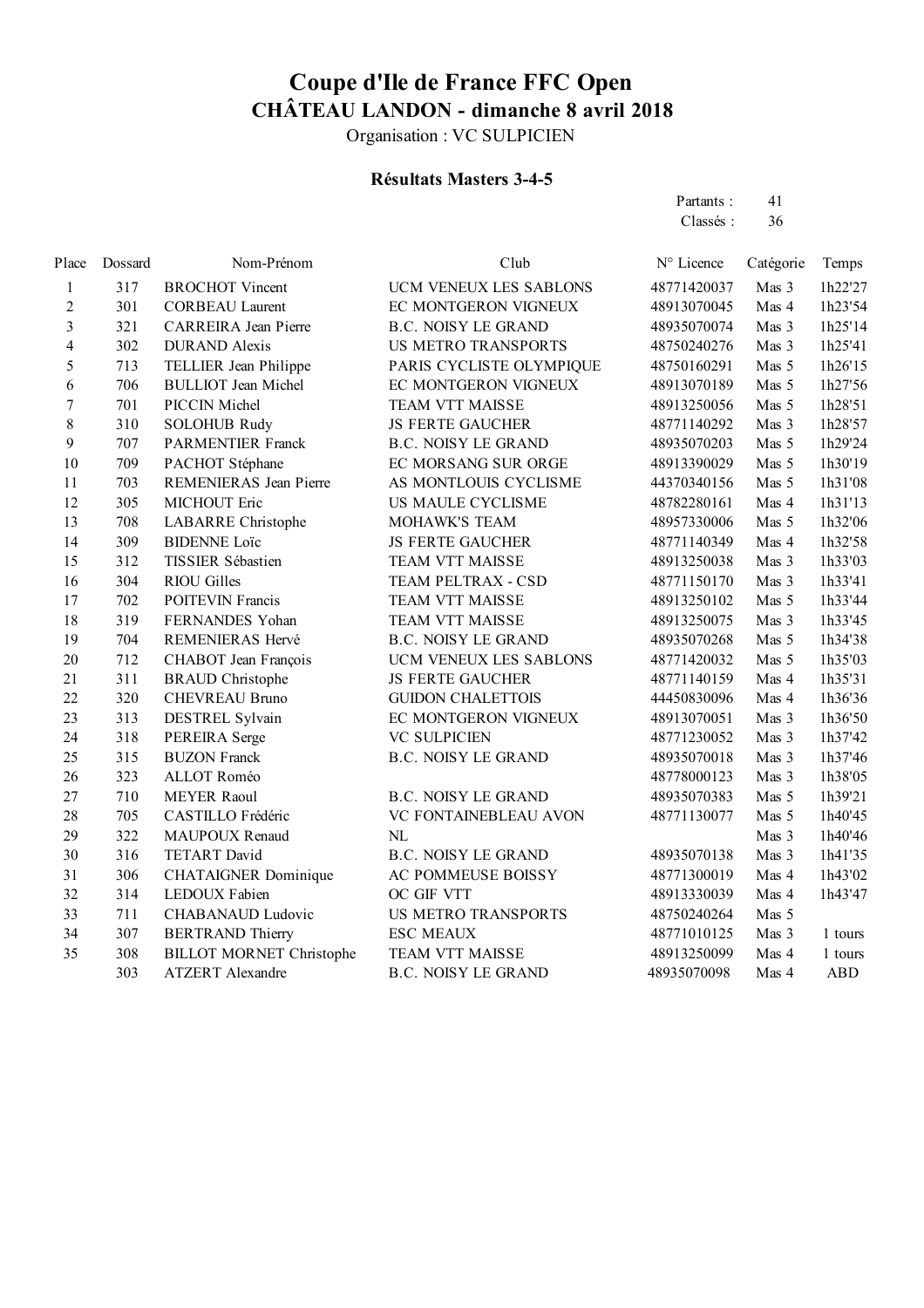Organisation : VC SULPICIEN

#### **Résultats Tandems**

#### Partants : 2 Classés : 2

| Place Dossard | Nom-Prénom         | Club              | N° Licence Catégorie Temps |       |         |
|---------------|--------------------|-------------------|----------------------------|-------|---------|
|               | 401a BIARNE Marc   | US MAULE CYCLISME | 48782280276 Mas 2          |       | 1h32'33 |
|               | 401b PICANT Franck | US MAULE CYCLISME | 48782280164                | Mas 1 |         |